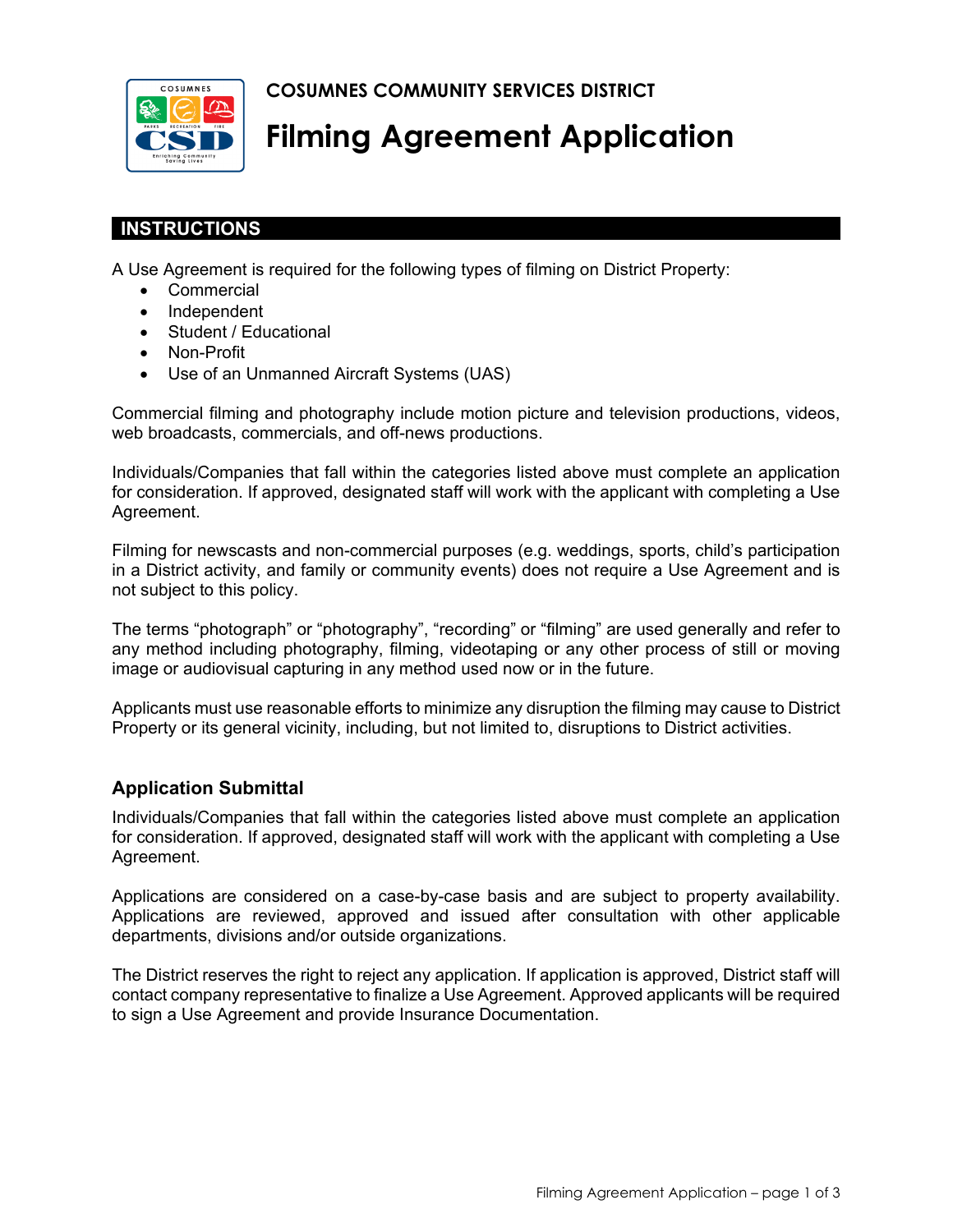### **Application Submittal (continued)**

This application must be completed and submitted to the Administrative Services Office 30 business days prior to the requested filming date(s). Applications are accepted via email or mail to the address below.

> Cosumnes Community Services District 8820 Elk Grove Blvd., Elk Grove, CA 95624 Email: GMSupportTeam@yourcsd.com

#### **Insurance Requirements**

Insurance documentation is due upon submittal of signed Use Agreement prior to the filming date(s). Applicant must maintain in force, during the full term of the Use Agreement, insurance in the following amounts and coverages, unless such insurance provisions are waived in writing by the District's General Manager, in their sole discretion:

- Commercial General Liability Insurance with limits not less than \$1,000,000 each occurrence Combined Single Limit for Bodily Injury and Property Damage, including coverages for Contractual Liability, Personal Injury, Independent Contractors, Broadform Property Damage, and Products Liability and Completed Operations;
- Commercial Automobile Liability Insurance with limits not less than \$1,000,000 each occurrence Combined Single Limit for Bodily Injury and Property Damage, including coverages for owned, non-owned and hired automobiles, as applicable; and
- Workers' Compensation Insurance in statutory amounts with Employer's Liability Coverage with limits of not less than \$1,000,000 each accident.
- Commercial General Liability and Commercial Automobile Liability Insurance policies must provide the following:
	- $\circ$  Name as Additional Insureds the District, its officers, agents, and employees.
	- $\circ$  That such policies are primary insurance to any other insurance available to the Additional Insureds, with respect to any claims arising out of this Agreement, and that insurance applies separately to each insured against whom claim is made or suit is brought.
	- $\circ$  All policies shall provide 30 (thirty) days' written notice to District of cancellation or material change.